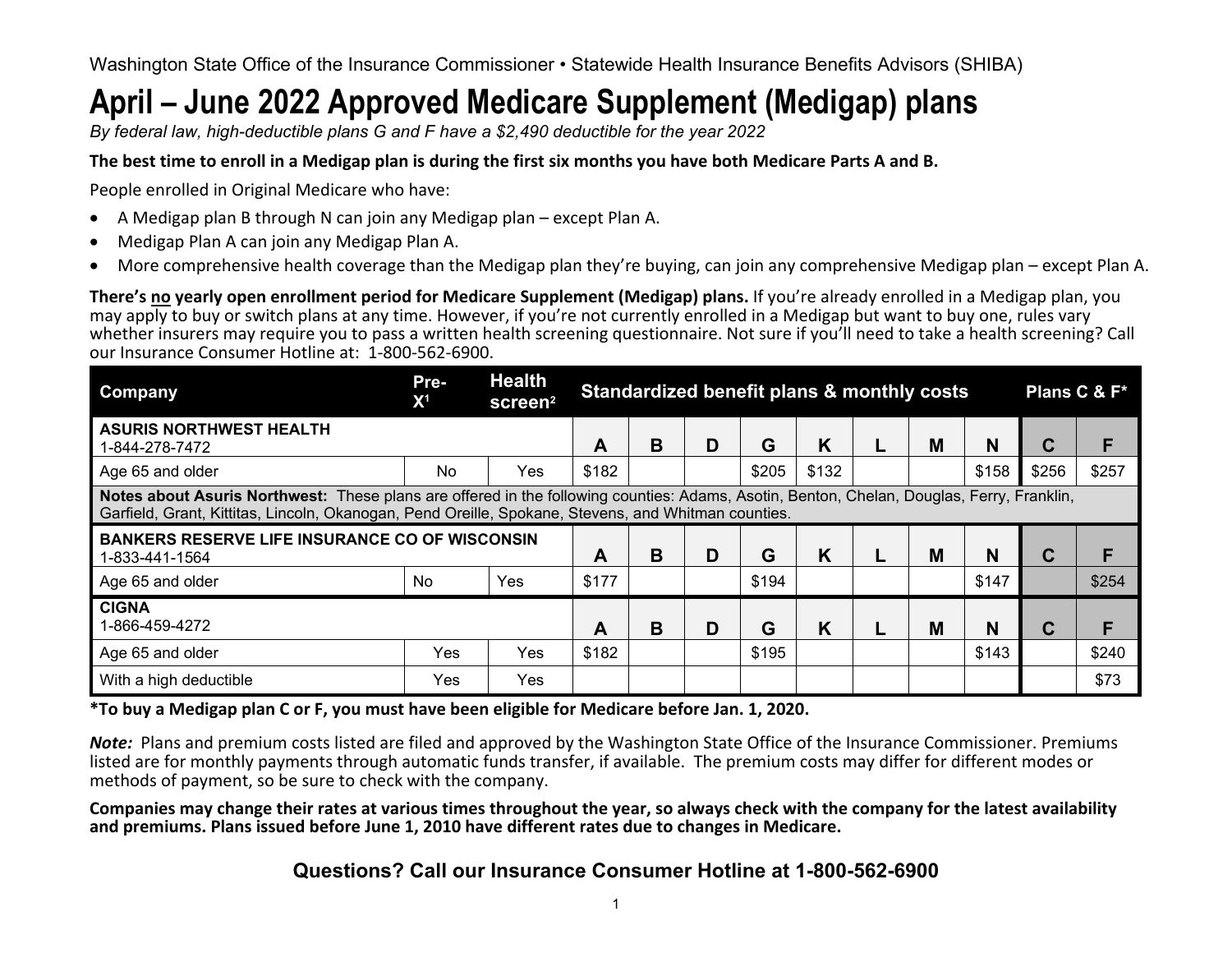| Company                                                       | Pre-<br>$\mathsf{X}^1$ | <b>Health</b><br>screen <sup>2</sup> | Standardized benefit plans & monthly costs |             | Plans C & F* |       |       |       |       |          |             |       |
|---------------------------------------------------------------|------------------------|--------------------------------------|--------------------------------------------|-------------|--------------|-------|-------|-------|-------|----------|-------------|-------|
| <b>COLONIAL PENN</b><br>1-800-800-2254                        |                        |                                      | $\mathbf{A}$                               | B           | D            | G     | K     | L     | M     | N        | $\mathbf C$ | F     |
| Age 65 and older                                              | <b>No</b>              | Yes                                  | \$158                                      | \$192       | \$197        | \$288 | \$108 | \$186 | \$171 | \$182    |             | \$311 |
| With a high deductible                                        | No                     | Yes                                  |                                            |             |              | \$75  |       |       |       |          |             | \$75  |
| <b>FIRST HEALTH LIFE &amp;HEALTH</b><br>1-800-264-4000        |                        |                                      | A                                          | $\mathbf B$ | D            | G     | K     | L     | M     | N        | $\mathbf C$ | F     |
| Age 65 and older                                              | <b>No</b>              | Yes                                  | \$161                                      | \$197       |              | \$220 |       |       |       | \$173    |             | \$236 |
| <b>GARDEN STATE LIFE INSURANCE CO</b><br>1-888-350-1488       |                        |                                      | A                                          | $\mathbf B$ | D            | G     | K     | L     | M     | N        | $\mathbf C$ | F     |
| Age 65 and older                                              | No                     | Yes                                  | \$181                                      |             |              | \$204 |       |       | \$174 | \$169    |             | \$298 |
| With a high deductible                                        | <b>No</b>              | Yes                                  |                                            |             |              | \$68  |       |       |       |          |             |       |
| <b>GLOBE LIFE AND ACCIDENT INSURANCE CO</b><br>1-800-801-6831 |                        |                                      | A                                          | $\mathbf B$ | D            | G     | K     | L     | M     | N        | $\mathbf C$ | F     |
| Age 65 and older                                              | Yes                    | Yes                                  | \$132                                      | \$216       |              | \$231 |       |       |       | \$182    | \$250       | \$252 |
| With a high deductible                                        | Yes                    | Yes                                  |                                            |             |              | \$54  |       |       |       |          |             | \$54  |
| <b>GPM HEALTH &amp; LIFE</b><br>1-866-242-7573                |                        |                                      | A                                          | B           | D            | G     | K     | L     | M     | <b>N</b> | $\mathbf C$ | F     |
| Age 65 and older                                              | No                     | Yes                                  | \$224                                      |             |              | \$279 |       |       |       | \$173    |             | \$307 |
| <b>HUMANADENTAL INSURANCE CO</b><br>1-866-205-0000            |                        |                                      | A                                          | $\mathbf B$ | D            | G     | K     | L     | M     | N        | $\mathbf C$ | F     |
| Age 65 and older                                              | Yes                    | Yes                                  | \$154                                      |             |              | \$200 |       |       |       | \$161    |             | \$252 |
| With a high deductible                                        | Yes                    | Yes                                  |                                            |             |              | \$66  |       |       |       |          |             | \$67  |
| <b>LOYAL AMERICAN</b><br>1-866-459-4272                       |                        |                                      | A                                          | $\mathbf B$ | D            | G     | K     | L     | M     | N        | $\mathbf C$ | F     |
| Age 65 and older                                              | Yes                    | Yes                                  | \$226                                      |             |              | \$237 |       |       |       | \$157    |             | \$310 |
| <b>PREMERA BLUE CROSS</b><br>1-800-752-6663                   |                        |                                      | A                                          | $\mathbf B$ | D            | G     | K     | L     | M     | N        | $\mathbf C$ | F     |
| Age 65 and older                                              | Yes                    | Yes                                  | \$197                                      |             |              | \$202 |       |       |       | \$195    |             |       |
| With a high deductible                                        | Yes                    | Yes                                  |                                            |             |              | \$50  |       |       |       |          |             |       |

**\*To buy a Medigap plan C or F, you must have been eligible for Medicare before Jan. 1, 2020.**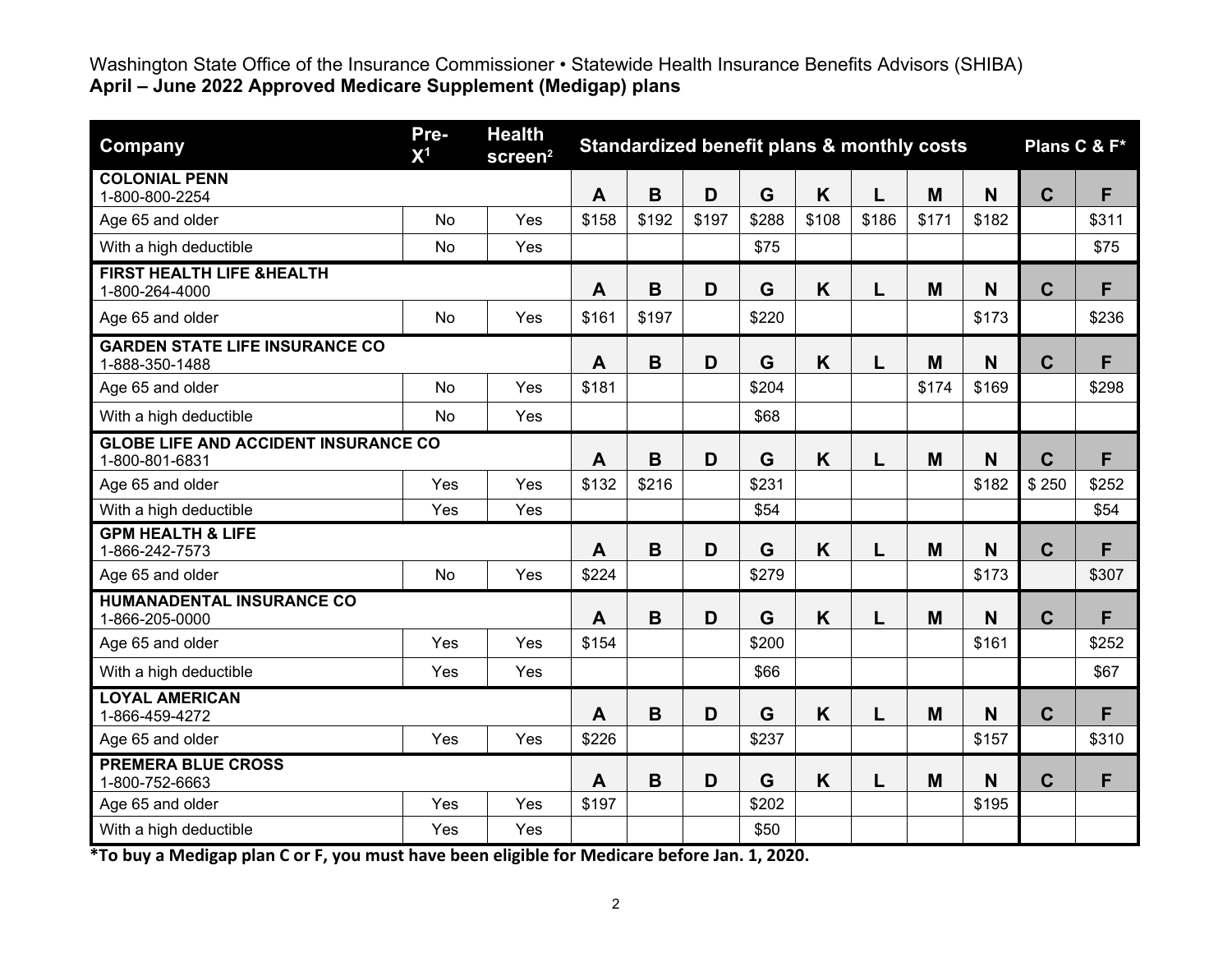| Company                                                                                                                                                                                                                                                                                                            | Pre-<br>X <sup>1</sup> | <b>Health</b><br>screen <sup>2</sup> | Standardized benefit plans & monthly costs |       |       |       |       |       |       | Plans C & F* |             |       |
|--------------------------------------------------------------------------------------------------------------------------------------------------------------------------------------------------------------------------------------------------------------------------------------------------------------------|------------------------|--------------------------------------|--------------------------------------------|-------|-------|-------|-------|-------|-------|--------------|-------------|-------|
| <b>REGENCE BLUECROSS BLUESHIELD OF OREGON</b><br>1-844-734-3623                                                                                                                                                                                                                                                    |                        |                                      | A                                          | B     | D     | G     | K     | L     | M     | N            | $\mathbf C$ | F     |
| Age 65 and older                                                                                                                                                                                                                                                                                                   | <b>No</b>              | Yes                                  | \$187                                      |       |       | \$217 | \$141 |       |       | \$173        | \$269       | \$271 |
| Notes about Regence BlueCross BlueShield of Oregon plans: These plans are available only to Clark County residents.                                                                                                                                                                                                |                        |                                      |                                            |       |       |       |       |       |       |              |             |       |
| <b>REGENCE BLUE SHIELD</b><br>1-844-734-3623                                                                                                                                                                                                                                                                       |                        |                                      | $\mathbf{A}$                               | B     | D     | G     | K     | L     | M     | N            | $\mathbf C$ | F     |
| Age 65 and older                                                                                                                                                                                                                                                                                                   | <b>No</b>              | <b>Yes</b>                           | \$170                                      |       |       | \$191 | \$121 |       |       | \$147        | \$239       | \$242 |
| Notes about Regence Blue Shield plans: These plans are offered in the following counties: Clallam, Cowlitz, Columbia, Grays Harbor, Island,<br>Jefferson, King, Kitsap, Klickitat, Lewis, Mason, Pacific, Pierce, San Juan, Skagit, Skamania, Snohomish, Thurston, Wahkiakum, Walla Walla,<br>Whatcom, and Yakima. |                        |                                      |                                            |       |       |       |       |       |       |              |             |       |
| <b>SENTINEL</b><br>1-888-510-0668                                                                                                                                                                                                                                                                                  |                        |                                      | A                                          | B     | D     | G     | K     | L     | M     | N            | $\mathbf C$ | F     |
| Age 65 and older                                                                                                                                                                                                                                                                                                   | No                     | Yes                                  | \$335                                      | \$373 | \$398 |       |       |       |       |              | \$461       | \$466 |
| <b>STATE FARM INSURANCE</b><br>(Call local agent)                                                                                                                                                                                                                                                                  |                        |                                      | $\mathbf{A}$                               | B     | D     | G     | K     | L     | M     | N            | $\mathbf C$ | F     |
| Age 65 and older                                                                                                                                                                                                                                                                                                   | Yes                    | Yes                                  | \$167                                      |       | \$206 | \$207 |       |       |       | \$160        | \$270       | \$273 |
| <b>TRANSAMERICA</b><br>1-866-205-9120                                                                                                                                                                                                                                                                              |                        |                                      | $\mathbf{A}$                               | B     | D     | G     | K     |       | M     | N            | $\mathbf C$ | F     |
| Age 65 and older                                                                                                                                                                                                                                                                                                   | <b>No</b>              | Yes                                  | \$149                                      | \$196 | \$215 | \$215 | \$107 | \$159 | \$196 | \$184        | \$232       | \$234 |
| <b>UNITED AMERICAN INSURANCE CO</b><br>1-800-755-2137                                                                                                                                                                                                                                                              |                        |                                      | A                                          | B     | D     | G     | K     | L     | M     | N            | $\mathbf C$ | F     |
| Age 65 and older                                                                                                                                                                                                                                                                                                   | Yes                    | Yes                                  | \$171                                      | \$235 | \$251 | \$226 |       |       |       | \$210        | \$264       | \$294 |
| With a high deductible                                                                                                                                                                                                                                                                                             | Yes                    | Yes                                  |                                            |       |       | \$44  |       |       |       |              |             | \$44  |
| Under age 65 Medicare disability                                                                                                                                                                                                                                                                                   | <b>Yes</b>             | Yes                                  |                                            | \$459 |       |       |       |       |       |              |             |       |
| UNITEDHEALTHCARE INSURANCE CO (AARP) <sup>3</sup><br>1-800-523-5800                                                                                                                                                                                                                                                |                        |                                      | A                                          | B     | D     | G     | K     | L     | M     | N            | $\mathbf C$ | F     |
| Age 65 and older                                                                                                                                                                                                                                                                                                   | <b>No</b>              | Yes                                  | \$151                                      | \$223 |       | \$218 | \$69  | \$153 |       | \$178        | \$263       | \$264 |
| Medicare Select Plan*                                                                                                                                                                                                                                                                                              | <b>No</b>              | Yes                                  |                                            |       |       | \$207 |       |       |       | \$170        |             |       |

**\*To buy a Medigap plan C or F, you must have been eligible for Medicare before Jan. 1, 2020.**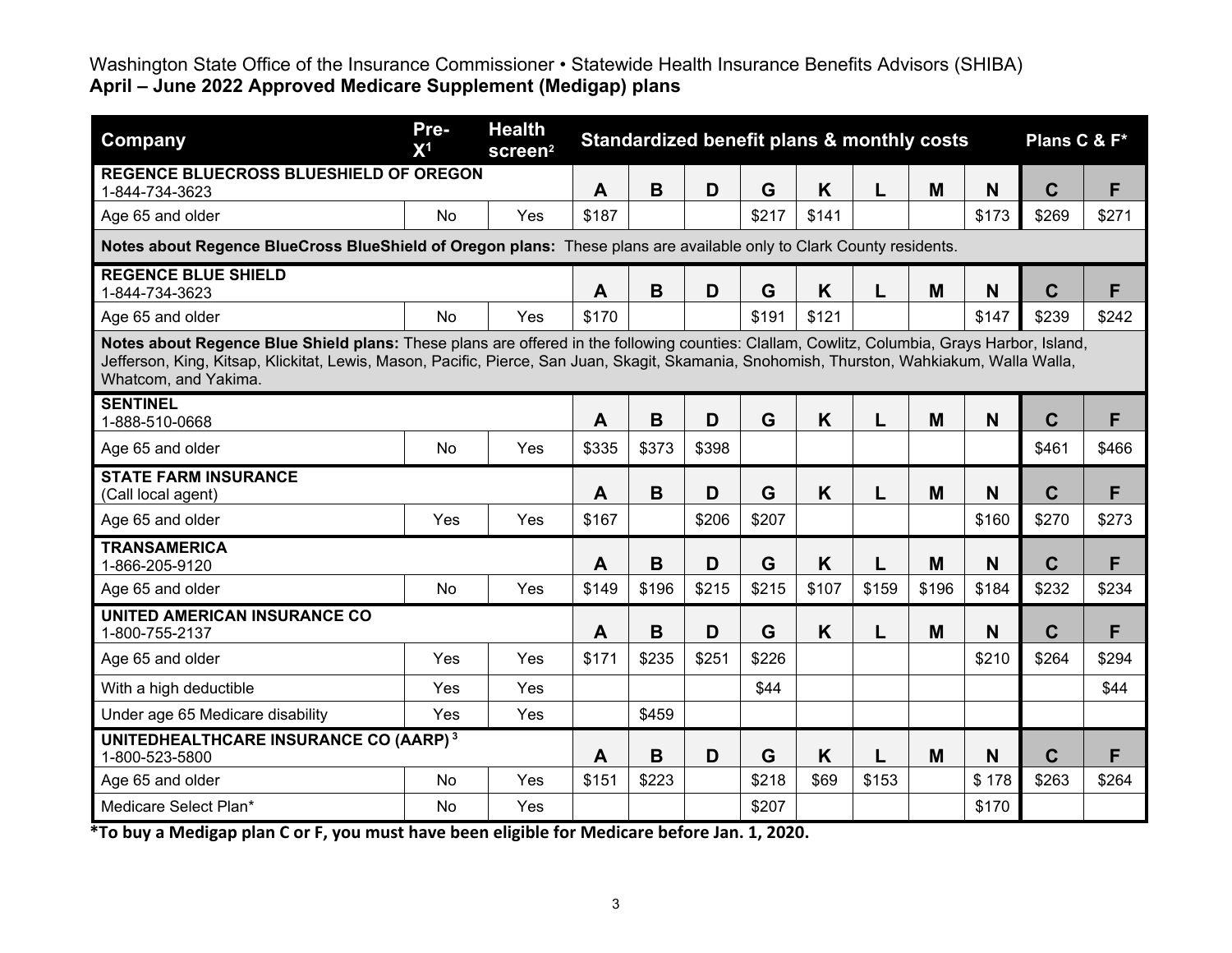| <b>Company</b>                                                                                                                                                                                                                                                                                                                                                                                                                                                                            | Pre-<br>X <sup>1</sup> | <b>Health</b><br>screen <sup>2</sup> | Standardized benefit plans & monthly costs<br>Plans C & F* |   |   |       |   |  |   |       |   |       |
|-------------------------------------------------------------------------------------------------------------------------------------------------------------------------------------------------------------------------------------------------------------------------------------------------------------------------------------------------------------------------------------------------------------------------------------------------------------------------------------------|------------------------|--------------------------------------|------------------------------------------------------------|---|---|-------|---|--|---|-------|---|-------|
| UNITED WORLD LIFE INSURANCE<br>1-800-775-6000                                                                                                                                                                                                                                                                                                                                                                                                                                             |                        |                                      | A                                                          | B | D | G     | K |  | M | N     | C | F     |
| Age 65 and older                                                                                                                                                                                                                                                                                                                                                                                                                                                                          | N <sub>0</sub>         | Yes                                  | \$194                                                      |   |   | \$198 |   |  |   | \$140 |   | \$253 |
| With a high deductible                                                                                                                                                                                                                                                                                                                                                                                                                                                                    | No                     | Yes                                  |                                                            |   |   | \$54  |   |  |   |       |   |       |
| <b>USAA</b><br>1-800-515-8687                                                                                                                                                                                                                                                                                                                                                                                                                                                             |                        |                                      | Α                                                          | B | D | G     | K |  | M | N     | C | F     |
| Age 65 and older                                                                                                                                                                                                                                                                                                                                                                                                                                                                          | <b>No</b>              | Yes                                  | \$135                                                      |   |   | \$185 |   |  |   | \$142 |   | \$239 |
| <b>WASHINGTON STATE HEALTH CARE AUTHORITY (HCA)</b><br><b>BLUE CROSS PREMERA PLANS</b><br>1-888-208-6264                                                                                                                                                                                                                                                                                                                                                                                  |                        |                                      | A                                                          | B | D | G     | K |  | M | N     | C | F     |
| Age 65 and older                                                                                                                                                                                                                                                                                                                                                                                                                                                                          | <b>No</b>              | No                                   |                                                            |   |   | \$189 |   |  |   |       |   |       |
| Under age 65 Medicare disability                                                                                                                                                                                                                                                                                                                                                                                                                                                          | <b>No</b>              | No                                   |                                                            |   |   | \$321 |   |  |   |       |   |       |
| Note about Washington State HCA plans: These rates are for Washington state residents who are NOT a Public Employees Benefits Board<br>(PEBB) members (PEBB members must enroll directly with the HCA). State residents can print off their own enrollment kit at:<br>www.premera.com/documents/P202088.pdf or call the Blue Cross Premera number at 1-888-208-6264 and ask for a paper application for Group<br>ID: 1000041, and for P2019196 (the HCA Plan G pre-sales enrollment kit). |                        |                                      |                                                            |   |   |       |   |  |   |       |   |       |
| <b>WASHINGTON NATIONAL INSURANCE CO</b><br>1-800-888-4918 NOTE: Available starting 6-1-2022                                                                                                                                                                                                                                                                                                                                                                                               |                        |                                      | A                                                          | B | D | G     | K |  | M | N     | C | F     |
| Age 65 and older                                                                                                                                                                                                                                                                                                                                                                                                                                                                          | Yes                    | Yes                                  | \$198                                                      |   |   | \$211 |   |  |   | \$161 |   | \$325 |

**\*To buy a Medigap plan C or F, you must have been eligible for Medicare before Jan. 1, 2020.**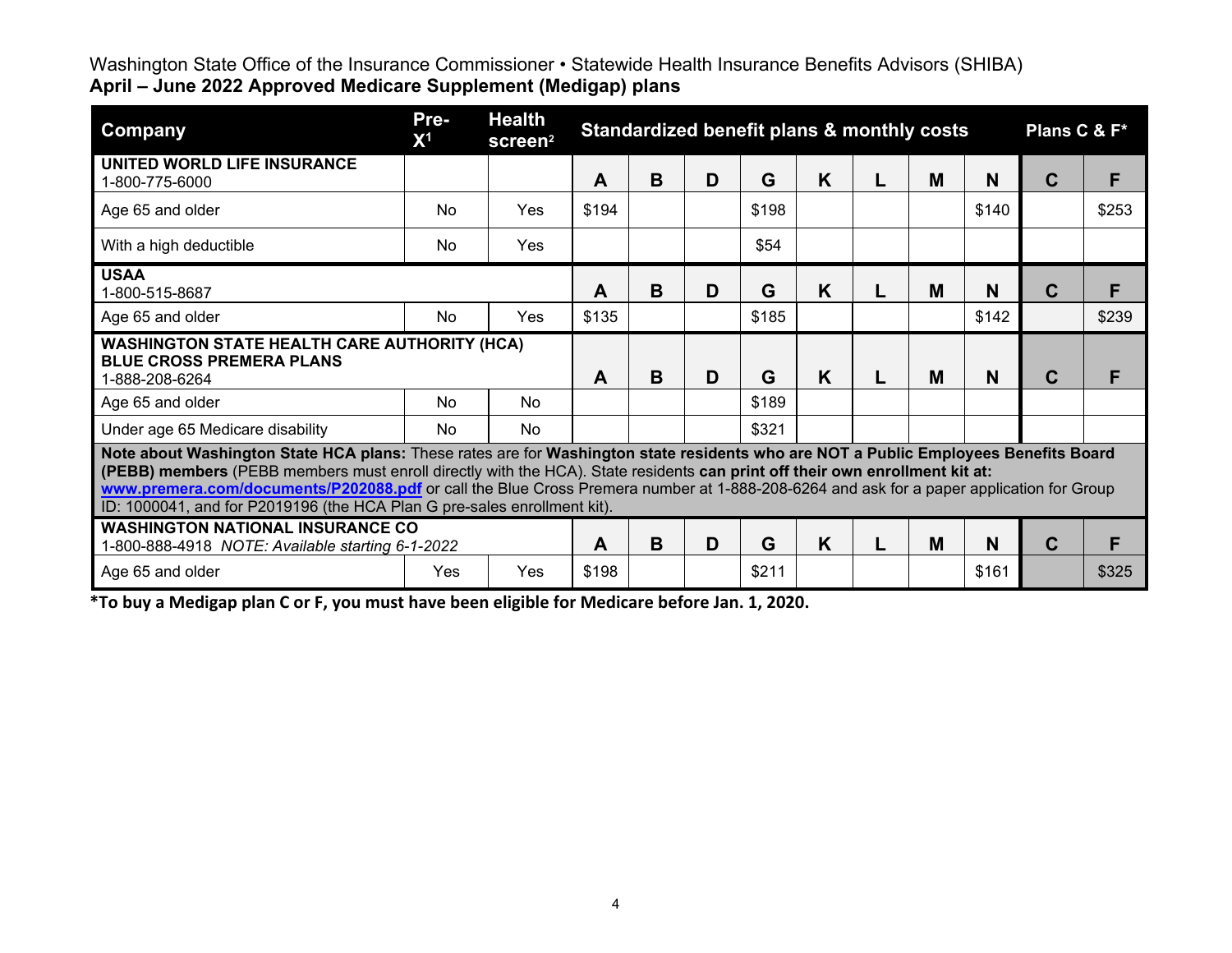#### **Footnotes Explained:**

1 = PreX (pre-existing condition) is a health problem you had within the three months before the effective date of your new plan. For this condition, a company cannot exclude benefits for that condition for more than three months after the coverage effective date. If you replace your policy and your previous policy was in effect for at least three months, you have no waiting period for any pre-existing conditions.

2 = No health screen means the insurance company will not ask you any health questions to decide if they will enroll you in its plan.

3 = You must be a member of an association to buy these plans.

\* Medicare Select policies may require you to use specific hospitals, doctors, or other health care providers to get full coverage. They must disclose network restrictions to you.

The appearance of a company on this list does not constitute an endorsement of a company or its policies by the Washington state Office of the Insurance Commissioner, SHIBA, or its volunteers.

Rev 5-13-2022